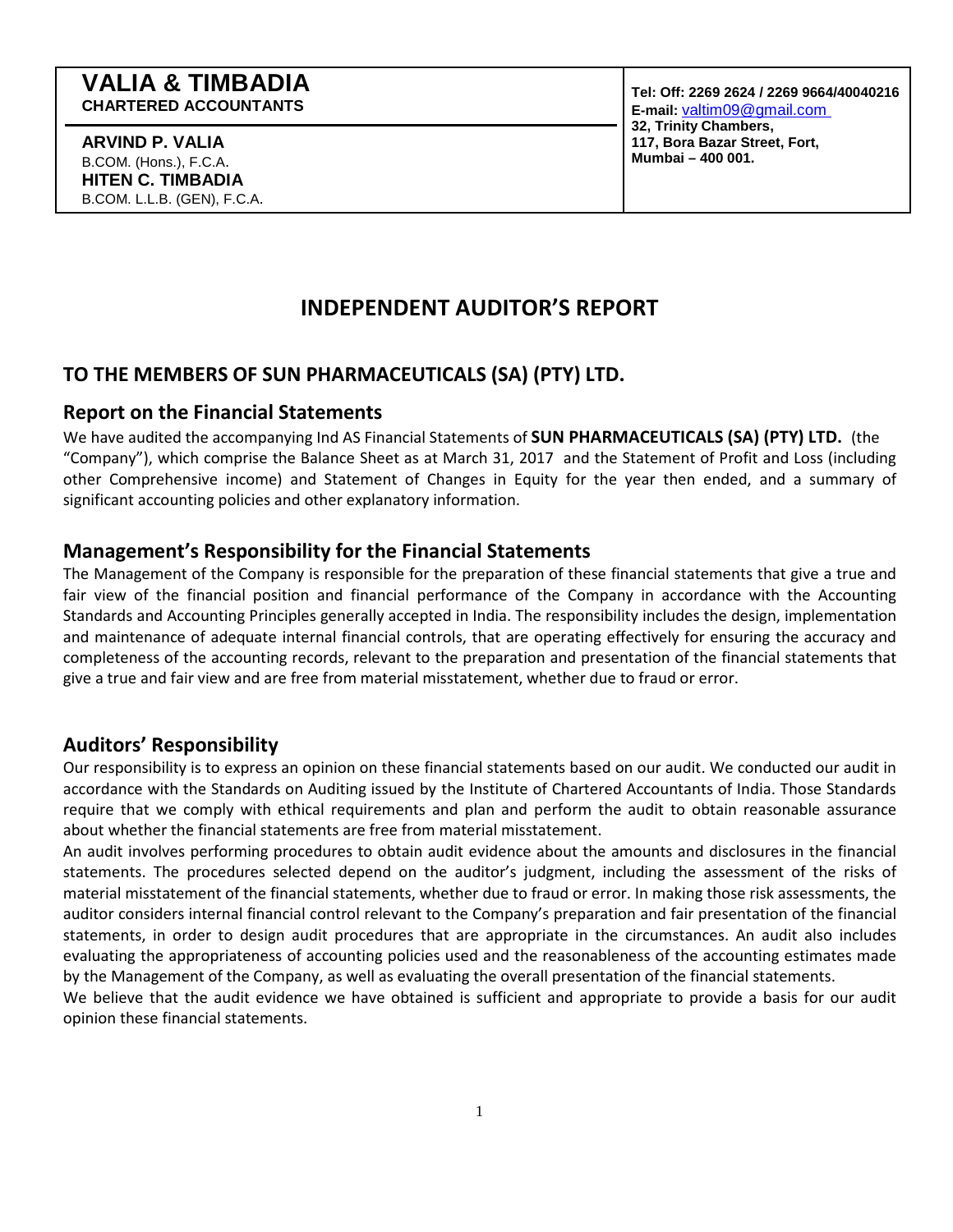## **VALIA & TIMBADIA CHARTERED ACCOUNTANTS**

**ARVIND P. VALIA**  B.COM. (Hons.), F.C.A. **HITEN C. TIMBADIA**  B.COM. L.L.B. (GEN), F.C.A. **Tel: Off: 2269 2624 / 2269 9664/40040216 E-mail:** valtim09@gmail.com **32, Trinity Chambers, 117, Bora Bazar Street, Fort, Mumbai – 400 001.** 

## **Emphasis of Matters**

The Net Worth of the Company has been fully eroded; however in the opinion of the management, the going concern of the company will not be affected.

## **Opinion**

In our opinion and to the best of our information and according to the explanations given to us, the aforesaid financial statements give the information required by the Act in the manner so required and give a true and fair view in conformity with the accounting principles generally accepted in India of the financial position of the Company as at 31 March, 2017, and its financial performance including other comprehensive income and the changes in equity for the year ended on that date.

#### FOR **VALIA AND TIMBADIA**

CHARTERED ACCOUNTANTS (Firm Registration No. 112241W)

PLACE: MUMBAI PARTNERS PARTNERS

#### **HITEN C.TIMBADIA**

DATED:  $22^{nd}$  May, 2017.  $\blacksquare$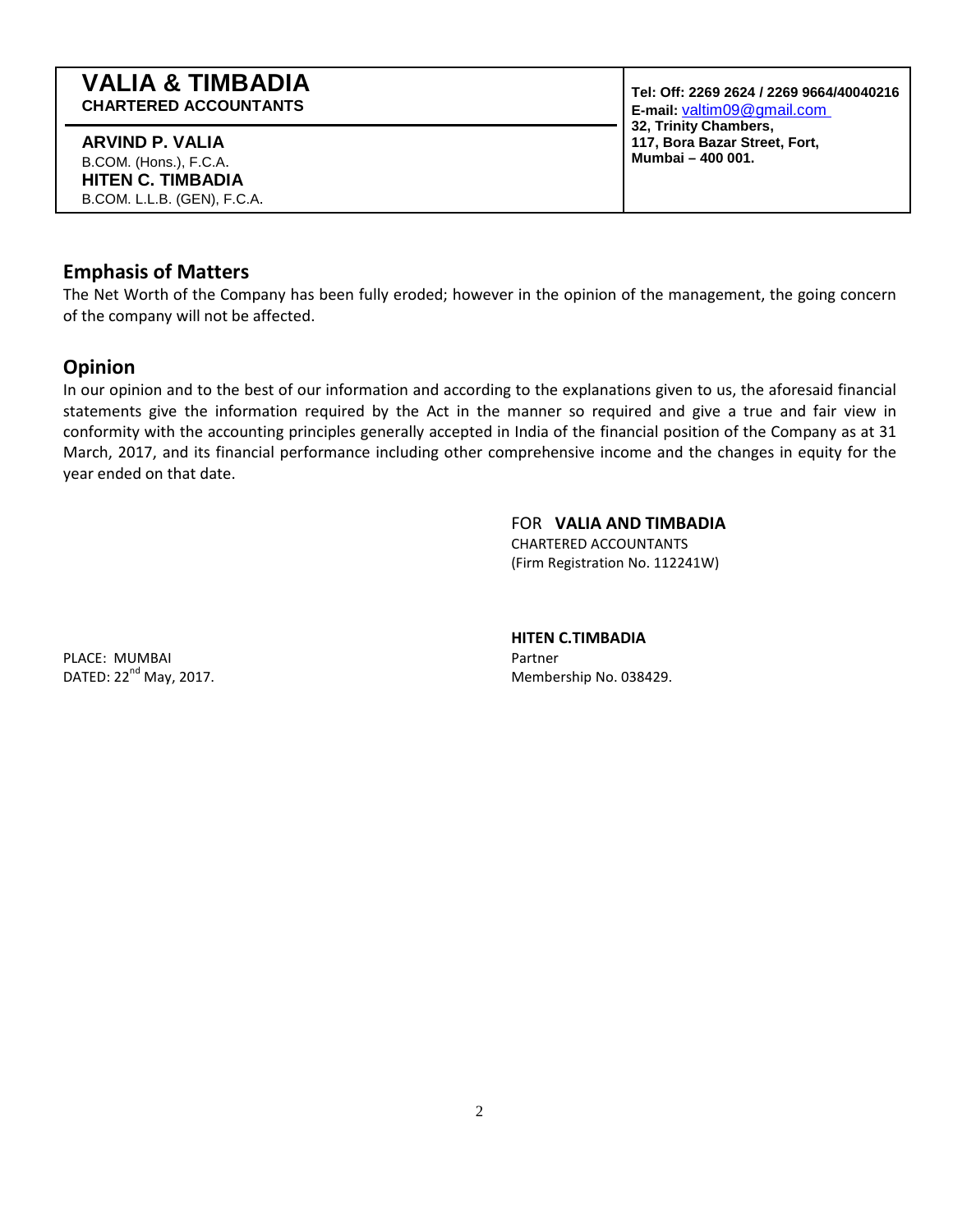## **Sun Pharmaceuticals SA (Pty) Ltd**

#### **BALANCE SHEET AS AT 31ST MARCH 2017**

|                                                                    | <b>Notes</b> | 31.03.2017<br>ZAR  | 31.03.2016<br>ZAR  |
|--------------------------------------------------------------------|--------------|--------------------|--------------------|
| <b>ASSETS</b>                                                      |              |                    |                    |
| <b>Non Current Assets</b><br><b>Current Assets</b>                 |              |                    |                    |
| <b>TOTAL</b>                                                       |              | ۰                  | -                  |
| <b>EQUITY AND LIABILITIES</b>                                      |              |                    |                    |
| <b>Shareholders Funds</b>                                          |              |                    |                    |
| Share Capital<br>Other Equity (Ref:Statement of changes in equity) | 1            | 1,000<br>(24, 873) | 1,000<br>(23, 793) |
| <b>Non Current liability</b>                                       |              |                    |                    |
| <b>Financial Liability</b><br>Long Term Borrowings (from SPG FZE)  | 5            | 20,613             | 19,533             |
| <b>Current liability</b>                                           |              |                    |                    |
| Short term provisions (Provision for audit fees)                   |              | 3,260              | 3,260              |
| <b>TOTAL</b>                                                       |              | ٠                  | -                  |

Chartered Accountants Firm Reg. No . 112241W

(**Hiten C. Timbadia**) **SUDHIR V. VALIA** Partner Director Communication and the Communication of the Communication of the Director Membership No. 038429 Place: Mumbai<br>Place: Mumbai Place: Mumbai Place: Mumbai Place: Mumbai Place: Mumbai Place: Mumbai Date: 22nd May 2017

For **Valia & Timbadia** For and on behalf of the Board

Date: 22nd May 2017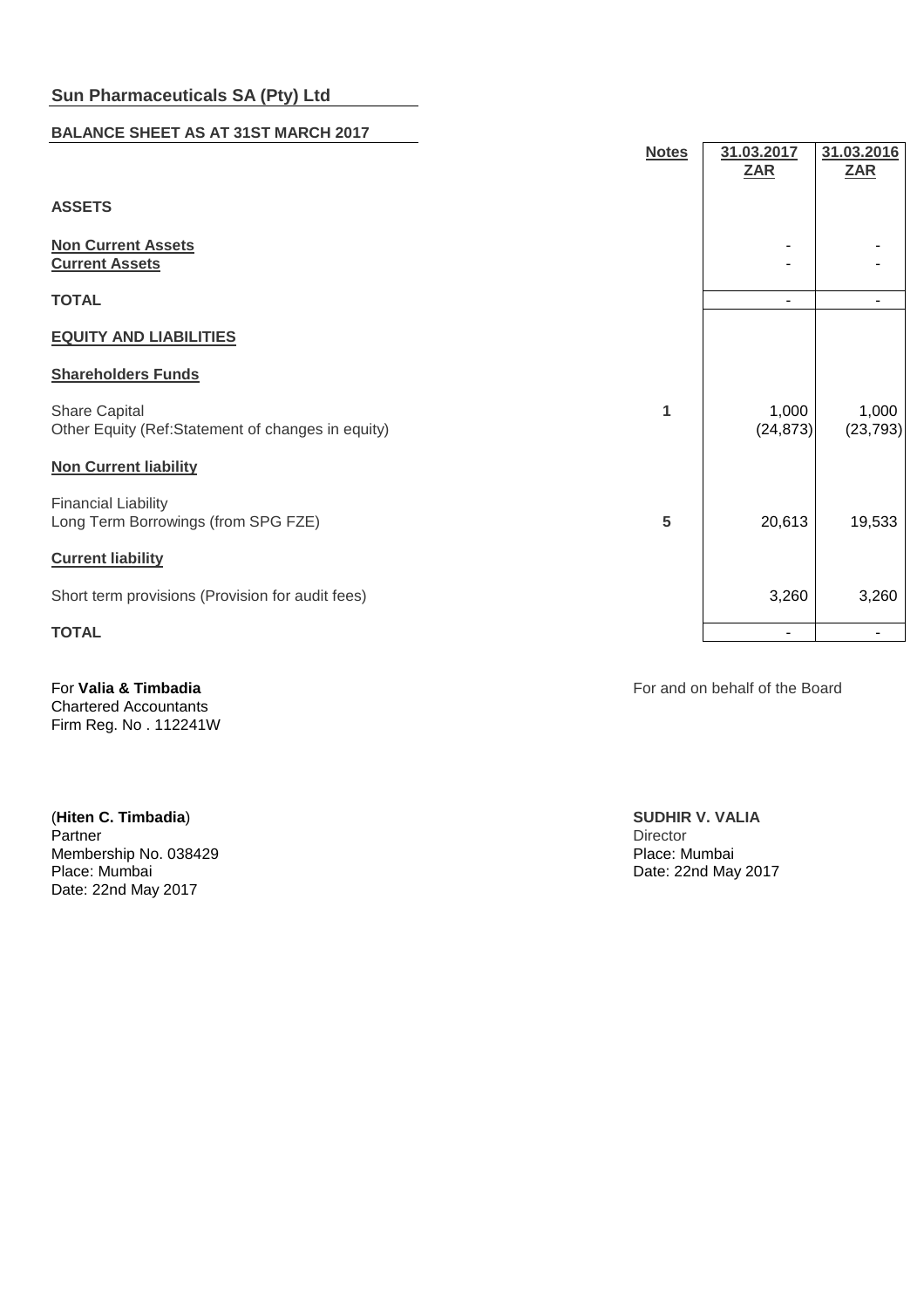#### **STATEMENT OF PROFIT & LOSS FOR THE YEAR ENDED 31ST MARCH, 2017**

|                                                                                               | <b>Notes</b> | 31.03.2017<br><b>ZAR</b> | 31.03.2016<br><b>ZAR</b>     |
|-----------------------------------------------------------------------------------------------|--------------|--------------------------|------------------------------|
| <b>REVENUE</b>                                                                                |              |                          |                              |
| <b>Income</b>                                                                                 |              | 2,180                    |                              |
| <b>EXPENDITURE</b>                                                                            |              |                          |                              |
| <b>Expenses</b><br>Audit fees<br>Foreign exchange fluctuation (loss) / profit<br>Bank charges |              | (3,260)                  | (3,260)<br>(3, 103)<br>(662) |
| <b>Total</b>                                                                                  |              | (3,260)                  | (7,025)                      |
| <b>Net Loss</b>                                                                               |              | (1,080)                  | (7,025)                      |
| <b>Other Comprehensive Income</b>                                                             |              |                          | -                            |
| <b>Total Comprehensive Income</b>                                                             |              | (1,080)                  | (7,025)                      |
|                                                                                               |              |                          |                              |

Chartered Accountants Firm Reg. No . 112241W

(**Hiten C. Timbadia**) **SUDHIR V. VALIA** Partner Director Communication and the communication of the communication of the Director Membership No. 038429 Place: Mumbai Place: Mumbai Date: 22nd May 2017 Date: 22nd May 2017

For **Valia & Timbadia** For and on behalf of the Board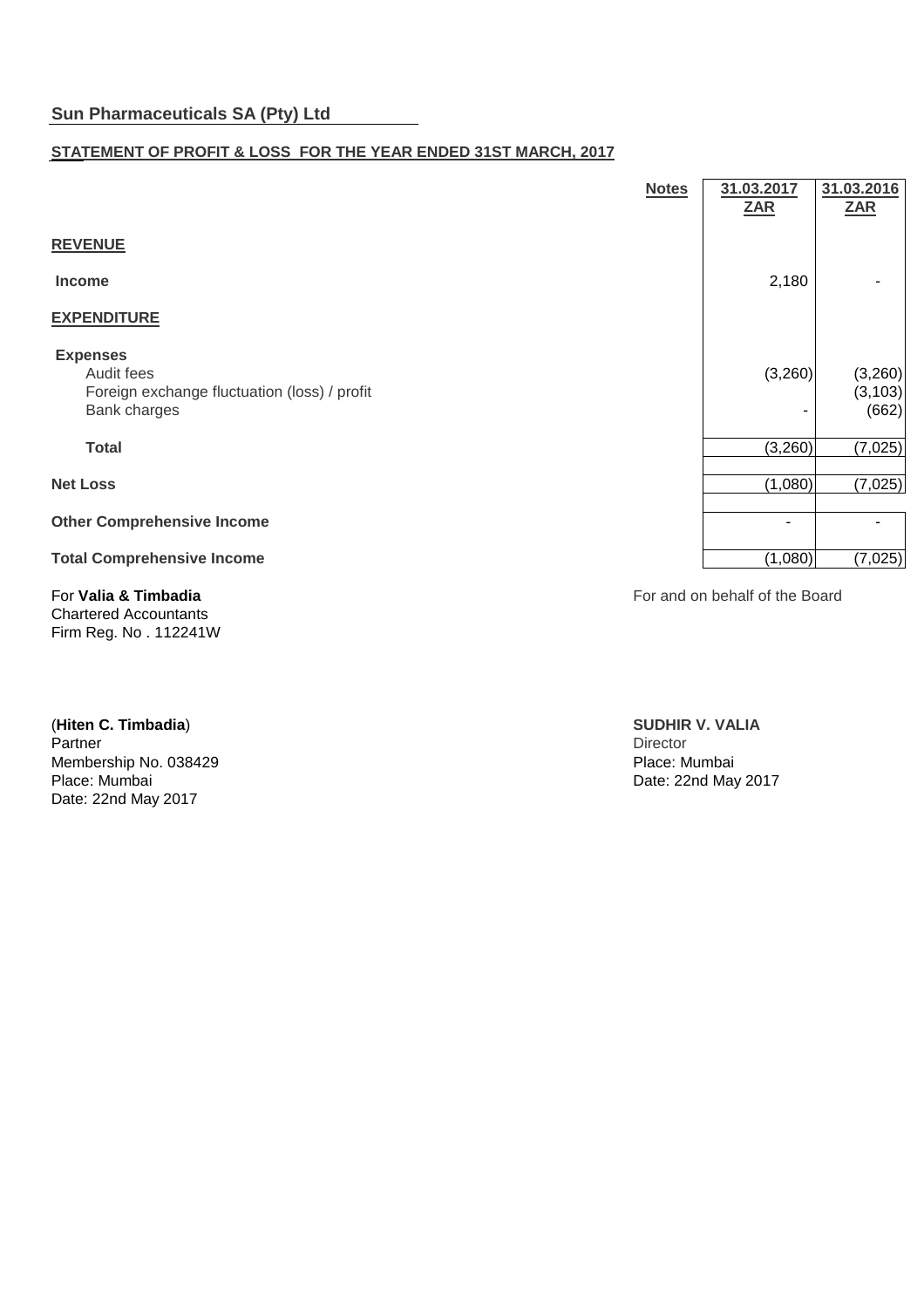## **Sun Pharmaceuticals SA (Pty) Ltd**

### **Statement of changes of changes of Equity for the year ended 31st March, 2017**

| <b>Retained Earnings</b>                                                          | Amount in USD |
|-----------------------------------------------------------------------------------|---------------|
| Balance as on April 1, 2015                                                       | (16, 768)     |
| Profit for the year<br>Other comprehensive income for the year, net of income tax | (7,025)       |
| Total comprehensive income for the year                                           | (7,025)       |
| Balance as at March 31, 2016                                                      | (23, 793)     |
| Profit for the year<br>Other comprehensive income for the year, net of income tax | (1,080)       |
| Total Comprehensive income for the year                                           | (1,080)       |
| Balance as at March 31,2017                                                       | (24, 873)     |

For **Valia & Timbadia** For and on behalf of the Board Chartered Accountants Firm Reg. No . 112241W

(**Hiten C. Timbadia**) **SUDHIR V. VALIA** Partner Director Communication and the communication of the communication of the Director Membership No. 038429 Place: Mumbai Place: Mumbai Date: 22nd May 2017 Date: 22nd May 2017